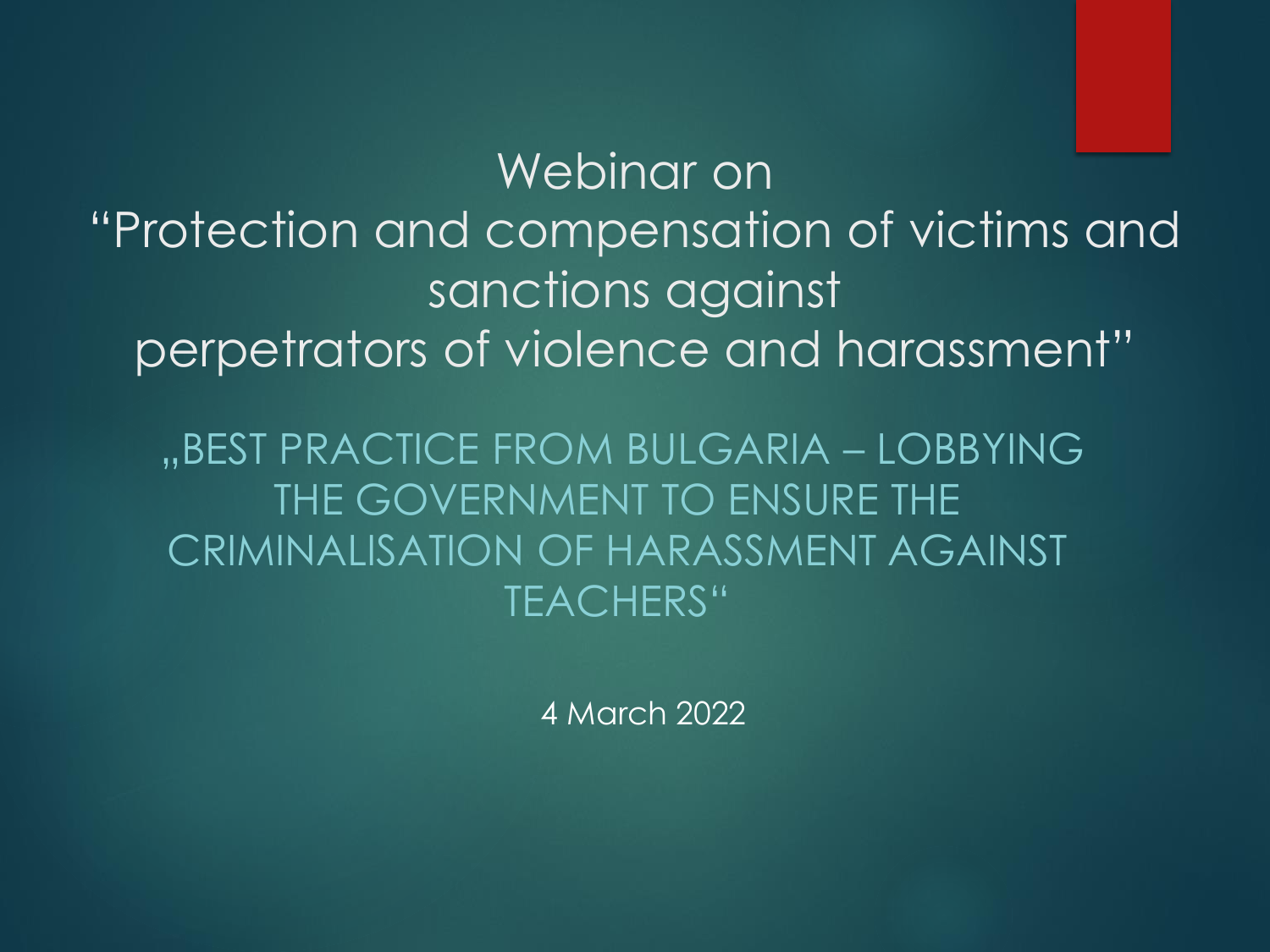### The Trade Union of Bulgarian Teachers (SEB)



- The Trade Union of Bulgarian Teachers (SEB) is the main initiator of the reforms in the educational sector.
- It represents nearly 90 % of the pedagogical and non-pedagogical staff in the education in Bulgaria.
- We are part of the tripartite social dialogue on national level, and we are representing the workers in the Tripartite Council for Social Dialogue to the Ministry of Education.
- Part of the main tasks of SEB is to lobby government, parliament, and public authorities for change in the legislation to improve the education system in Bulgaria.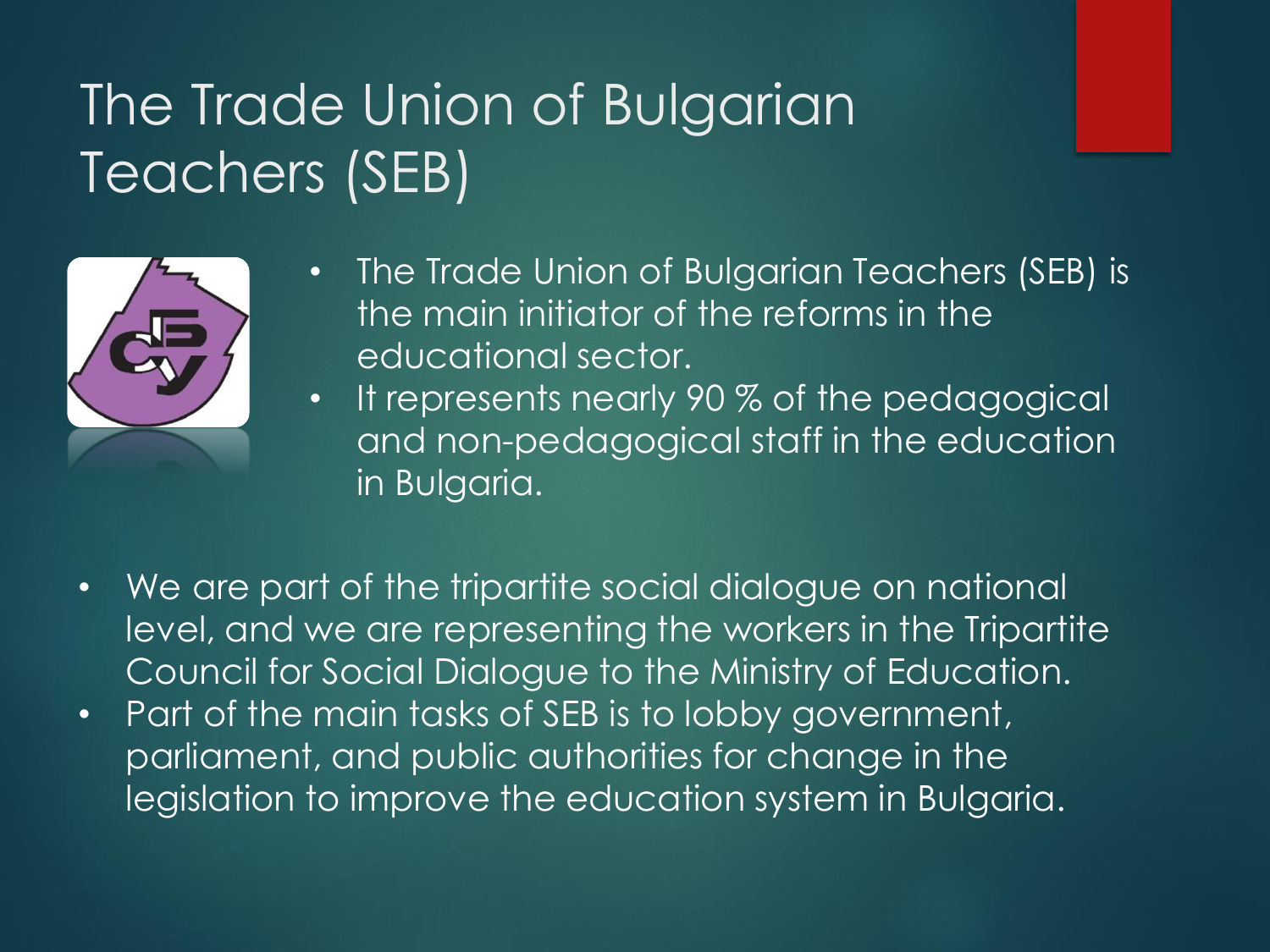## Lobbying efforts

In 2013 the lobbying efforts of SEB have led to a change in the Penal Code where texts were introduced for protection of the teachers against violence.

Penal Code, Article 131 (2) For bodily injury inflicted on a judge, a prosecutor, an examining magistrate, a police body, an investigating officer, a public enforcement agent, a private enforcement agent or an assistant private enforcement agent, as well as on a customs officer, a revenue officer, an officer of the Executive Forestry Agency, or an officer of the Ministry of Environment and Waters performing a control activity or a medical specialist, **a teacher (tutor)** in the course of or in relation to carrying out his/her duties or functions, the punishment shall be imprisonment:

1. from five to fifteen years in the case of severe bodily injury;

- 2. from three to ten years in the case of medium bodily injury;
- 3. from one to five years in the case of trivial bodily injury;
- 4. up to three years in the case of trivial bodily injury.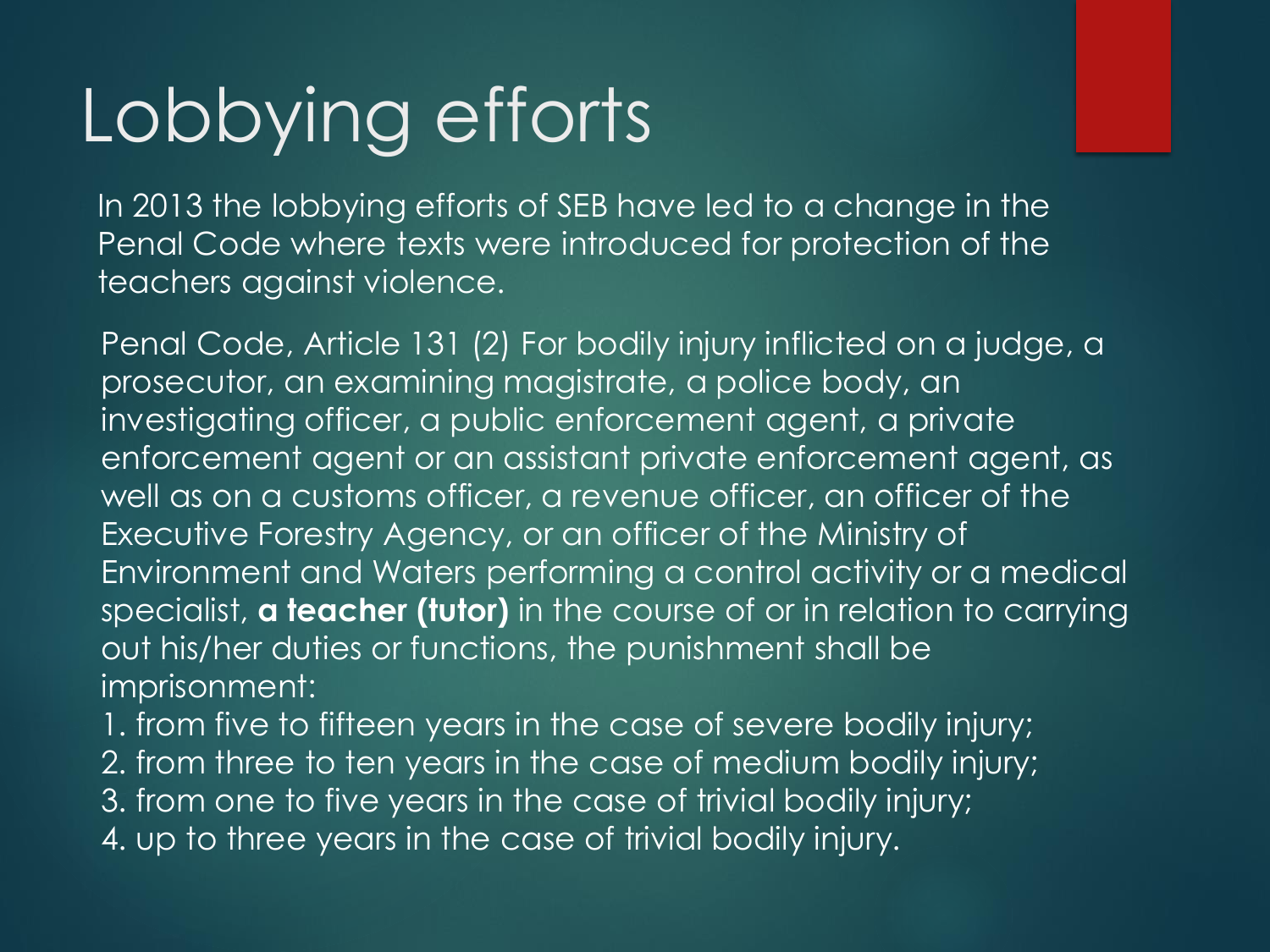## How it works?

For these entries in the Assessment Code to be included in the victim's action, an application must be made. Crimes such as minor bodily injury are prosecuted in the presence of an application filed by the victim, called a private complaint.

- The private complaint is filed in the district court when the crime is committed, and written evidence is presented (medical certificate of the victim).
- For crimes such as moderate or serious bodily injury, criminal prosecution of a general nature is instituted on the complaint of the victim to the prosecutor's office.

In 2013 there are already cases of people prosecuted by Article 131 of the Penal Code.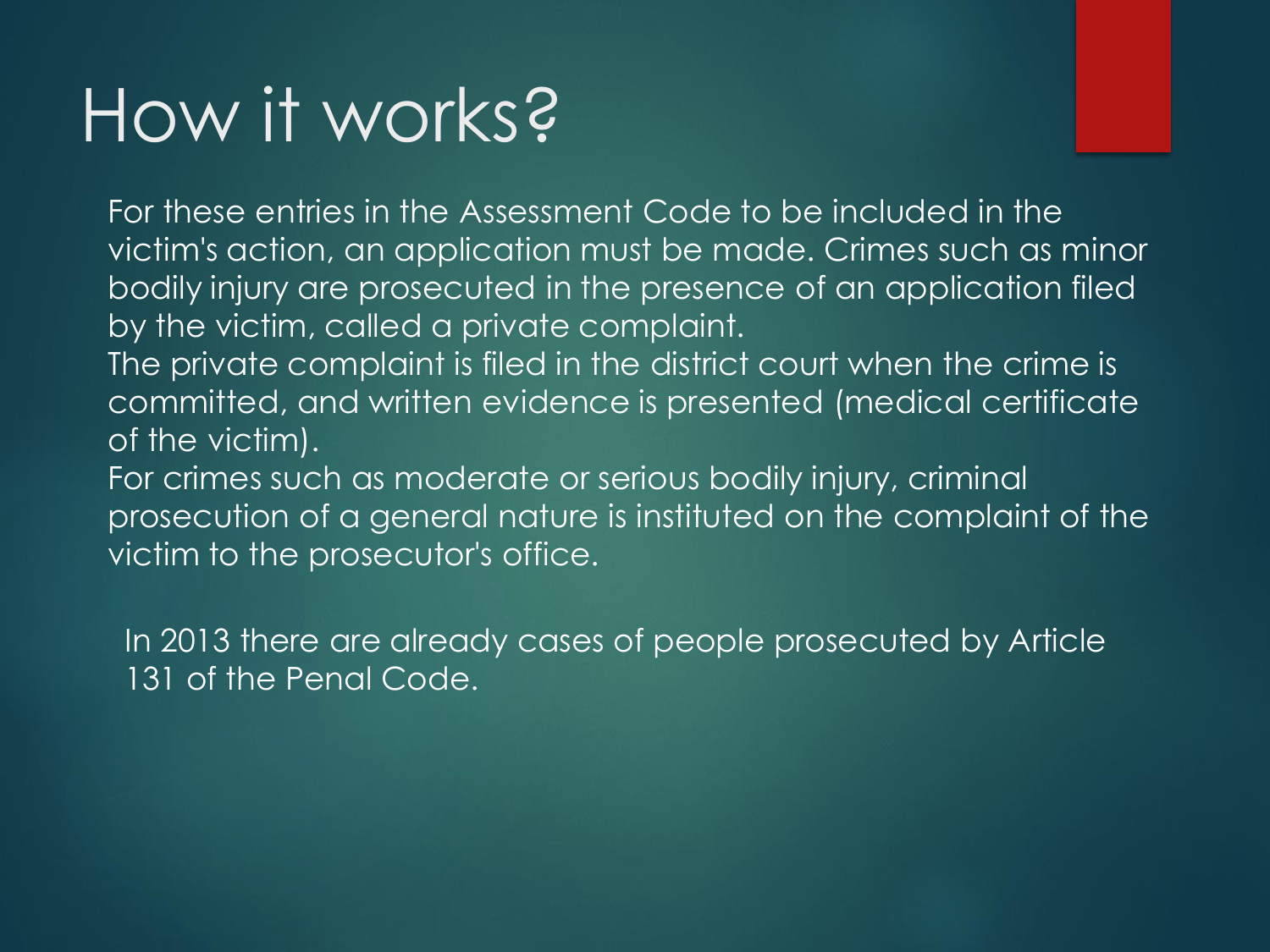# Why have we demand this change

From 1994 until today, the Bulgarian Teachers' Union has held numerous conferences to see what are the factors that provoke violence. We want to understand what makes a person not think and do things that are cruel. In a study, we found that 65% of teachers suffer mental violence and 2.5% suffer physical violence whether from children, parents or relatives of children.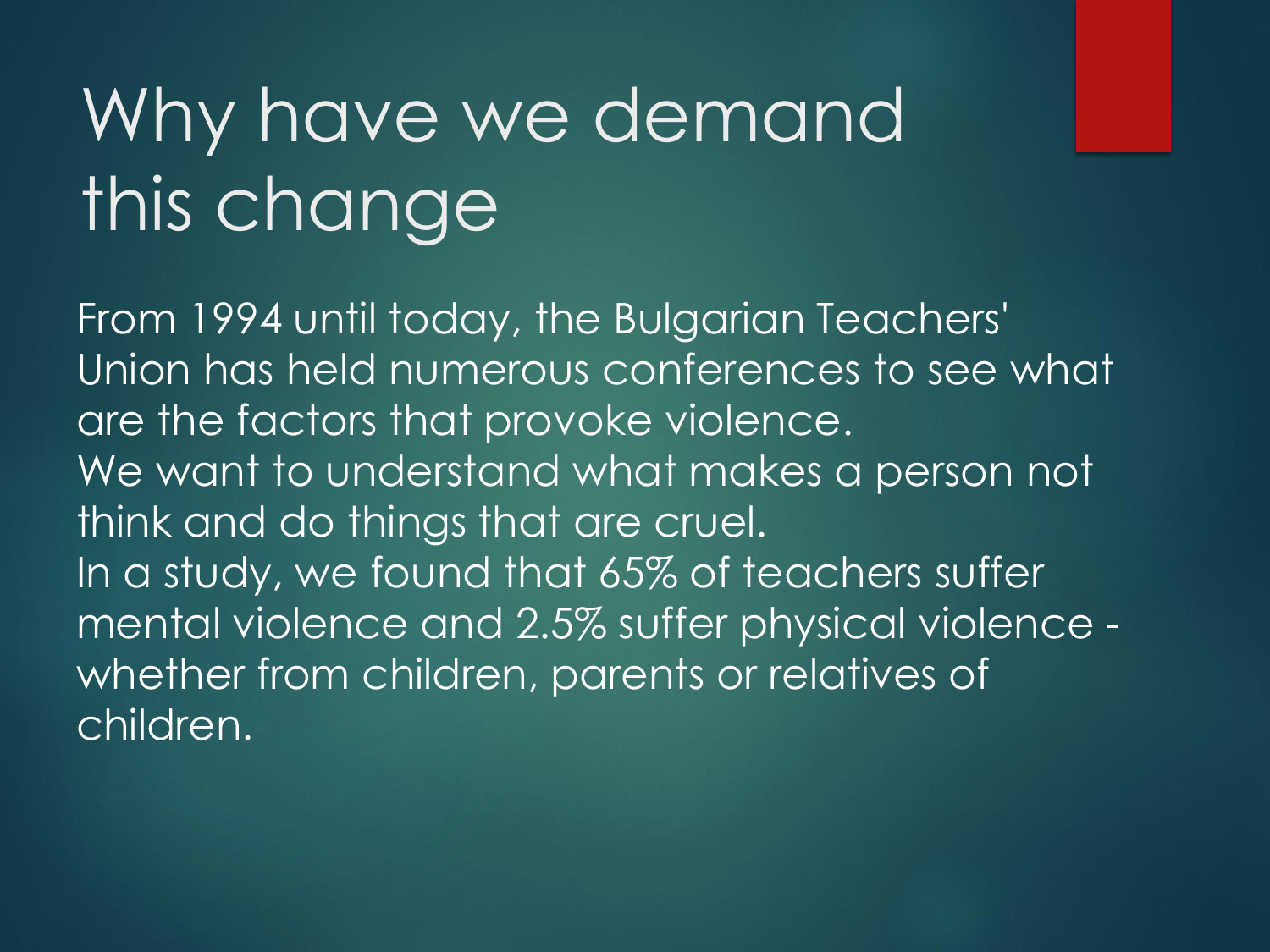#### Cases of aggression and violence

- Physical aggression between students 1662 cases;
- verbal aggression 1603 cases;
- unaddressed aggression (vandalism) 256 cases;
- psychological harassment 497 cases;
- virtual bullying 51 cases
- A total of aggression between students reaches 4117 cases.
- In addition to these, there are registered cases of aggression by students and parents against teachers - 310 cases and aggression by teachers or parents against children - 92 cases.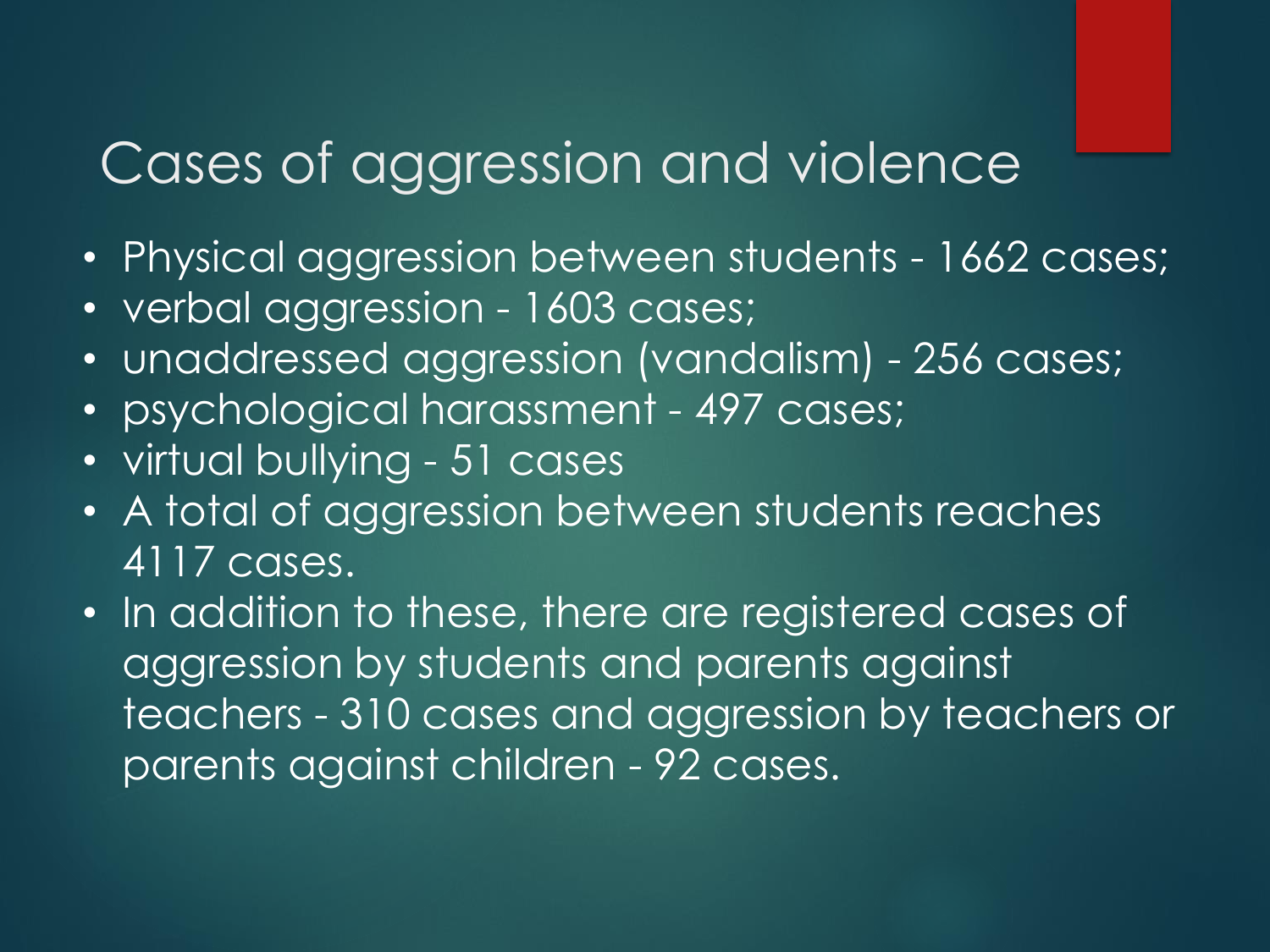#### What the trade union is doing

Research  $\blacktriangleright$  Trainings ▶ Campaigns ▶ "No to violence" **• "For kindness in the education"** ▶ Conferences ▶ Convention 190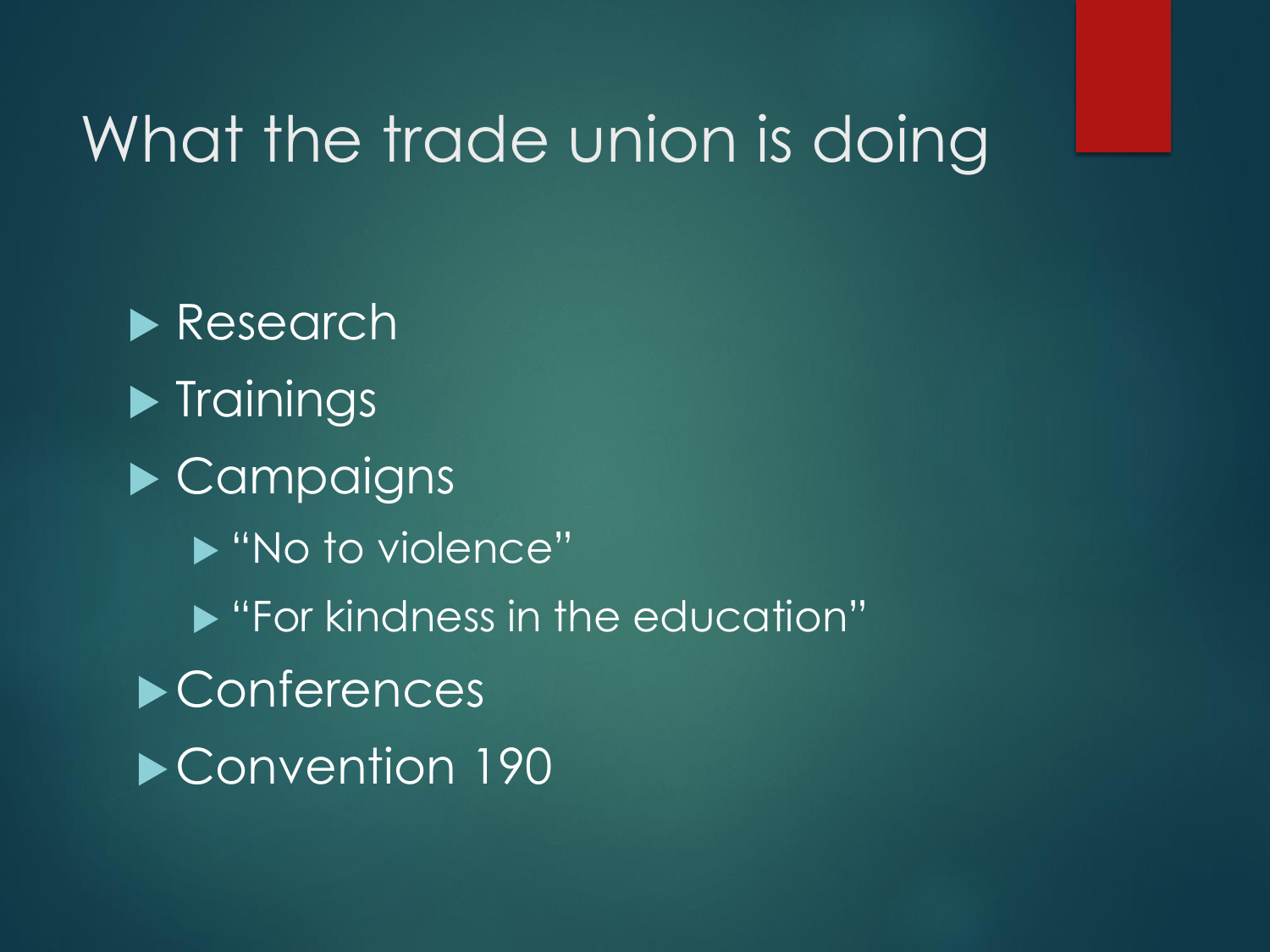### How to solve the problem

- Increase of school psychologists
- More than 11 000 teachers trained for working in risky situations and prevention of aggression
- **Iong-term and sustainable prevention of** aggression at school through a variety of extracurricular activities
- **Pedagogical advisors and educational** mediators
- **The trainings for teachers on social and emotional** skills